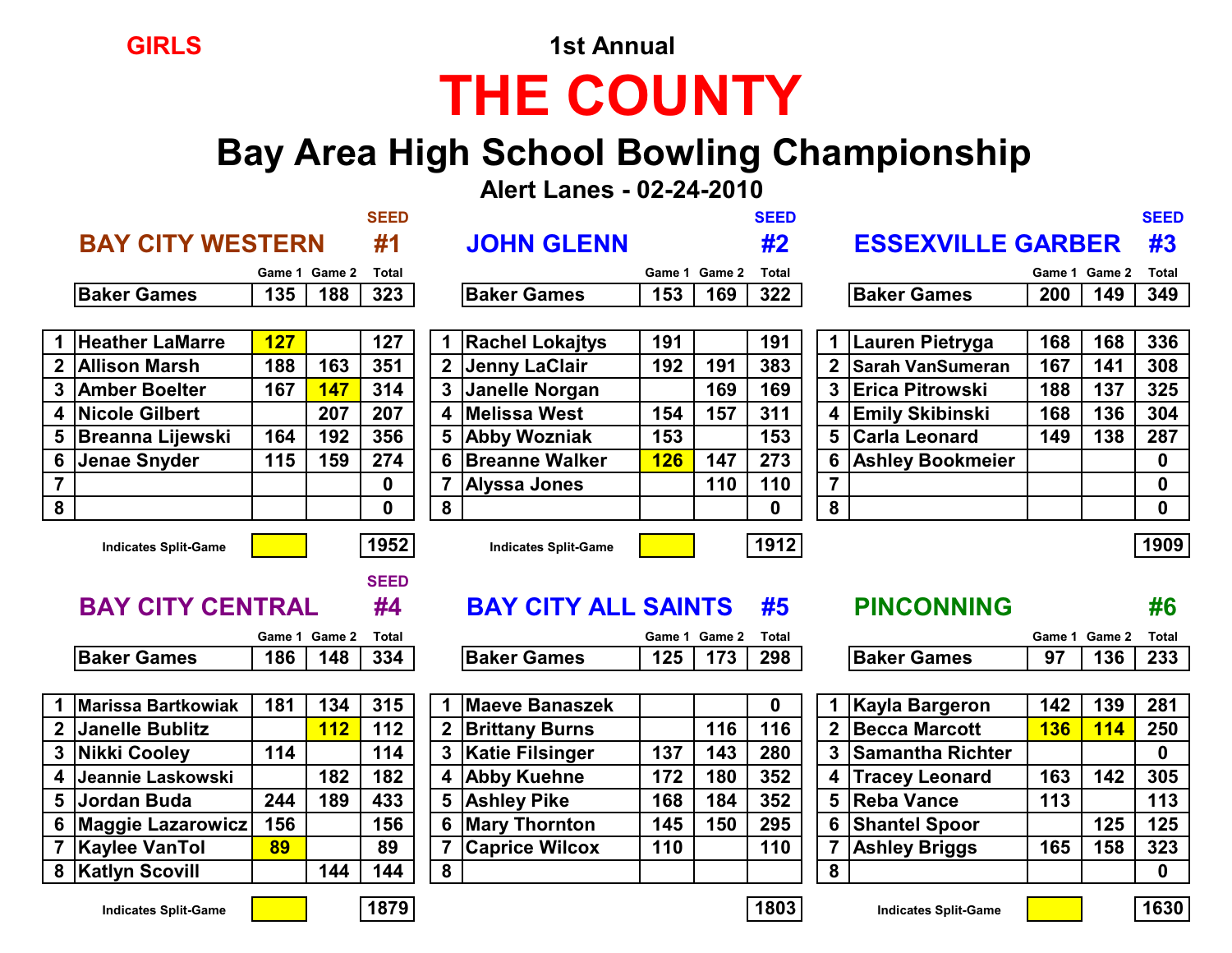## **2010 COUNTY CHAMPIONS BAY CITY WESTERN LADY WARRIORS**

|                                  | <b>SEMI-FINALS</b>         | <b>BAKER GAMES</b> | TOTAL |     |
|----------------------------------|----------------------------|--------------------|-------|-----|
| <b>SEED</b><br>#1<br><b>SEED</b> | <b>BAY CITY WESTERN</b>    | 165                | 173   | 338 |
| #4                               | <b>BAY CITY CENTRAL</b>    | 133                | 148   | 281 |
| <b>SEED</b><br>#2<br><b>SEED</b> | <b>JOHN GLENN</b>          | <b>210</b>         | 195   | 405 |
| #3                               | <b>ESSEXVILLE GARBER</b>   | 160                | 168   | 328 |
|                                  | <b>CHAMPIONSHIP FINALS</b> |                    |       |     |
| <b>SEED</b><br>#1<br><b>SEED</b> | <b>BAY CITY WESTERN</b>    | 170                | 142   | 312 |
| #2                               | <b>JOHN GLENN</b>          | 126                | 163   | 289 |

**Bay Area High School Bowling Championship Alert Lanes - 02-24-2010**

**GIRLS** 1st Annual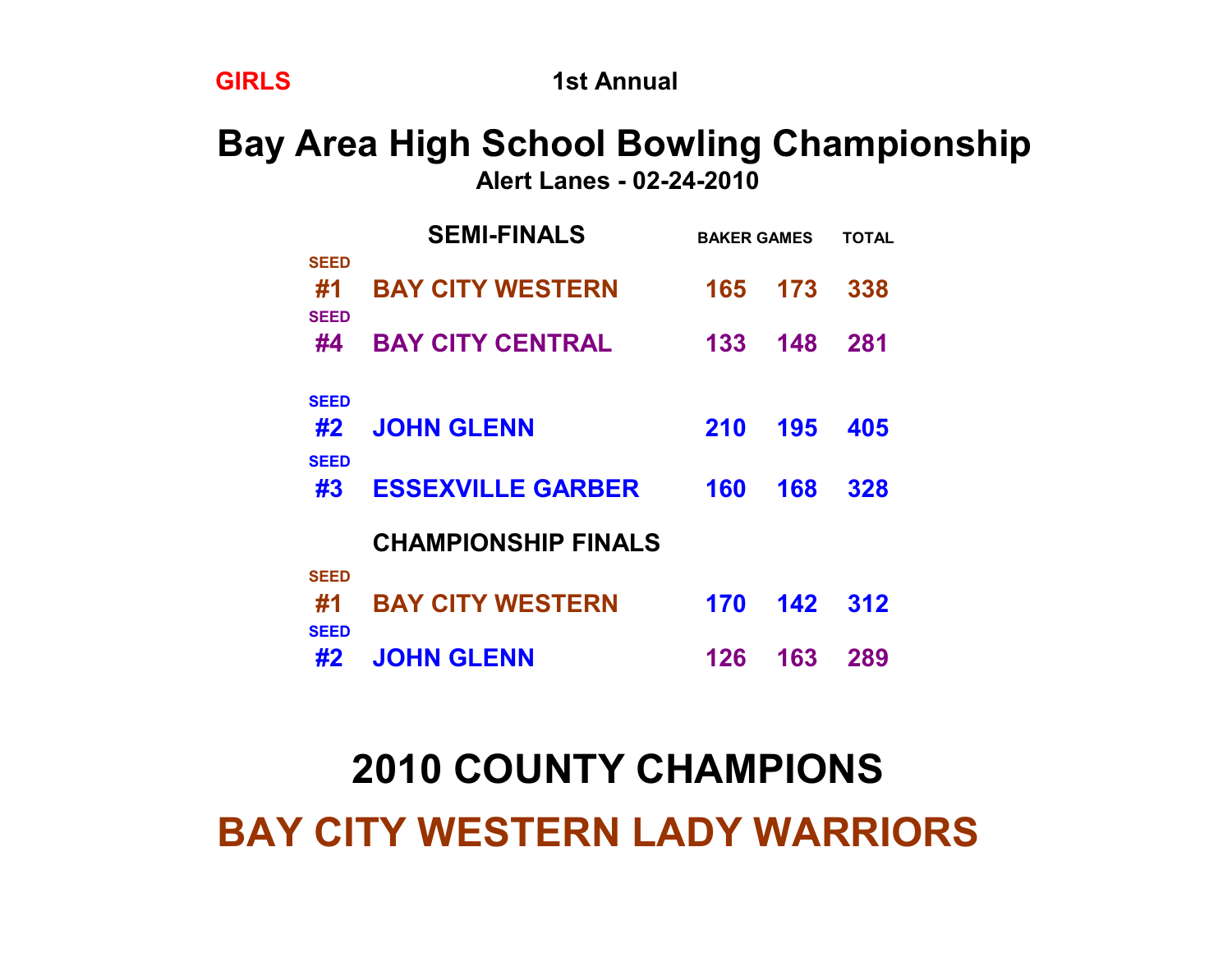**BOYS** 1st Annual

# **THE COUNTY**

### **Bay Area High School Bowling Championship**

 **Alert Lanes - 02-24-2010**

|                 | <b>BAY CITY WESTERN</b>     |            |               | <b>SEED</b><br>#1 |                | <b>JOHN GLENN</b>           |               |               | <b>SEED</b><br>#2 |                         | <b>ESSEXVILLE GARBER</b>   |                      |            | <b>SEED</b><br>#3 |
|-----------------|-----------------------------|------------|---------------|-------------------|----------------|-----------------------------|---------------|---------------|-------------------|-------------------------|----------------------------|----------------------|------------|-------------------|
|                 |                             |            | Game 1 Game 2 |                   |                |                             |               | Game 1 Game 2 | <b>Total</b>      |                         |                            |                      |            | <b>Total</b>      |
|                 | <b>Baker Games</b>          | 221        | 166           | Total<br>387      |                | <b>Baker Games</b>          | 212           | 172           | 384               |                         | <b>Baker Games</b>         | Game 1 Game 2<br>157 | 170        | 327               |
|                 |                             |            |               |                   |                |                             |               |               |                   |                         |                            |                      |            |                   |
|                 | <b>Kory White</b>           | 227        | 225           | 452               |                | 1 Hayden Block              |               | 199           | 199               | 1.                      | <b>Evan Martek</b>         | 185                  | 156        | 341               |
| $\mathbf{2}$    | <b>Mitch Myers</b>          |            | 154           | 154               | $\mathbf{2}$   | <b>Eric Ciszewski</b>       | 234           | 209           | 443               | $\mathbf{2}$            | <b>Tyler McMurren</b>      | 162                  | 197        | 359               |
| $\mathbf{3}$    | <b>Tim Kuch</b>             | 202        | 178           | 380               |                | 3 Zac Bonds                 | 210           | 180           | 390               | 3 <sup>1</sup>          | <b>Ethan Ayala</b>         | 257                  | 154        | 411               |
| 4               | <b>Matthew Leser</b>        | 200        | 196           | 396               | 4              | <b>Brandon Flues</b>        | 220           | 233           | 453               | 4                       | Nate Ayala                 | 196                  | 199        | 395               |
| 5               | <b>Austin Len</b>           | 257        | 210           | 467               | 5              | <b>Zac Fylling</b>          | 211           | 204           | 415               | 5                       | Jacob Pietryga             |                      |            | $\mathbf 0$       |
| $6\phantom{1}6$ | Jorden Gary                 | <b>173</b> |               | 173               | 6              | <b>Brandon Smith</b>        | <b>114</b>    |               | 114               | 6                       | <b>Nate Moszyk</b>         | 169                  | 190        | 359               |
|                 | <b>Timothy Tomczak</b>      |            |               | 0                 |                | <b>Andy Leppek</b>          |               |               | 0                 |                         |                            |                      |            | $\bf{0}$          |
| 8               |                             |            |               | $\mathbf{0}$      | 8              | <b>Wayne Schultz</b>        |               |               | $\mathbf{0}$      | 8                       |                            |                      |            | $\bf{0}$          |
|                 | <b>Indicates Split-Game</b> |            |               | 2409              |                | <b>Indicates Split-Game</b> |               |               | 2398              |                         |                            |                      |            | 2192              |
|                 |                             |            |               | <b>SEED</b>       |                |                             |               |               |                   |                         |                            |                      |            |                   |
|                 | <b>BAY CITY CENTRAL</b>     |            |               | #4                |                | <b>PINCONNING</b>           |               |               | #5                |                         | <b>BAY CITY ALL SAINTS</b> |                      |            | #6                |
|                 |                             |            | Game 1 Game 2 | Total             |                |                             | Game 1 Game 2 |               | <b>Total</b>      |                         |                            | Game 1 Game 2        |            | <b>Total</b>      |
|                 | <b>Baker Games</b>          | 137        | 145           | 282               |                | <b>Baker Games</b>          | 169           | 180           | 349               |                         | <b>Baker Games</b>         | 161                  | 211        | 372               |
|                 |                             |            |               |                   |                |                             |               |               |                   |                         |                            |                      |            |                   |
|                 | <b>Robert Thompson</b>      |            |               | $\mathbf 0$       |                | 1 Cody Velasco              | 210           | 177           | 387               | 1                       | <b>Austin Christe</b>      | <b>132</b>           | 159        | 291               |
| $\mathbf 2$     | <b>Sean Daughtery</b>       | 207        | 206           | 413               | $\overline{2}$ | <b>Garrett Bennett</b>      |               | 167           | 167               | $\overline{2}$          | <b>Brian Feinauer</b>      | 146                  | 168        | 314               |
| 3 <sup>1</sup>  | <b>Grant Walker</b>         | 199        | 189           | 388               | $3\phantom{a}$ | <b>Bryan Charbonneau</b>    | 177           | <b>157</b>    | 334               | $\mathbf{3}$            | Jacob Jacob                |                      |            | $\mathbf 0$       |
| 4               | <b>James Michalski</b>      | 199        | <b>178</b>    | 377               | 4              | <b>TJ Boos</b>              |               | <b>160</b>    | 160               | $\overline{\mathbf{4}}$ | <b>Cody Lesniak</b>        | 179                  | 151        | 330               |
| 5               | <b>Daniel Bublitz</b>       | 171        | 176           | 347               | 5              | <b>Ben Skidmore</b>         | 213           | 171           | 384               | 5                       | Ben Pijaszek               | 151                  |            | 151               |
| 6               | <b>Eric Olenick</b>         | 180        | 193           | 373               | 6              | <b>Louis Sequin</b>         | <b>226</b>    |               | 226               | 6                       | <b>Andrew Prankienas</b>   | <b>147</b>           |            | 147               |
|                 | <b>Erik Shepard</b>         |            |               | 0                 |                | <b>Kyle Champine</b>        | 156           |               | 156               |                         | <b>Quincy Brissette</b>    |                      | 159        | 159               |
| 8               | <b>Travis Buda</b>          |            |               | $\mathbf{0}$      | 8              | <b>Trenton Garbulinski</b>  |               |               | $\mathbf{0}$      | 8                       | <b>Tyler Cardinak</b>      |                      | <b>129</b> | 129               |



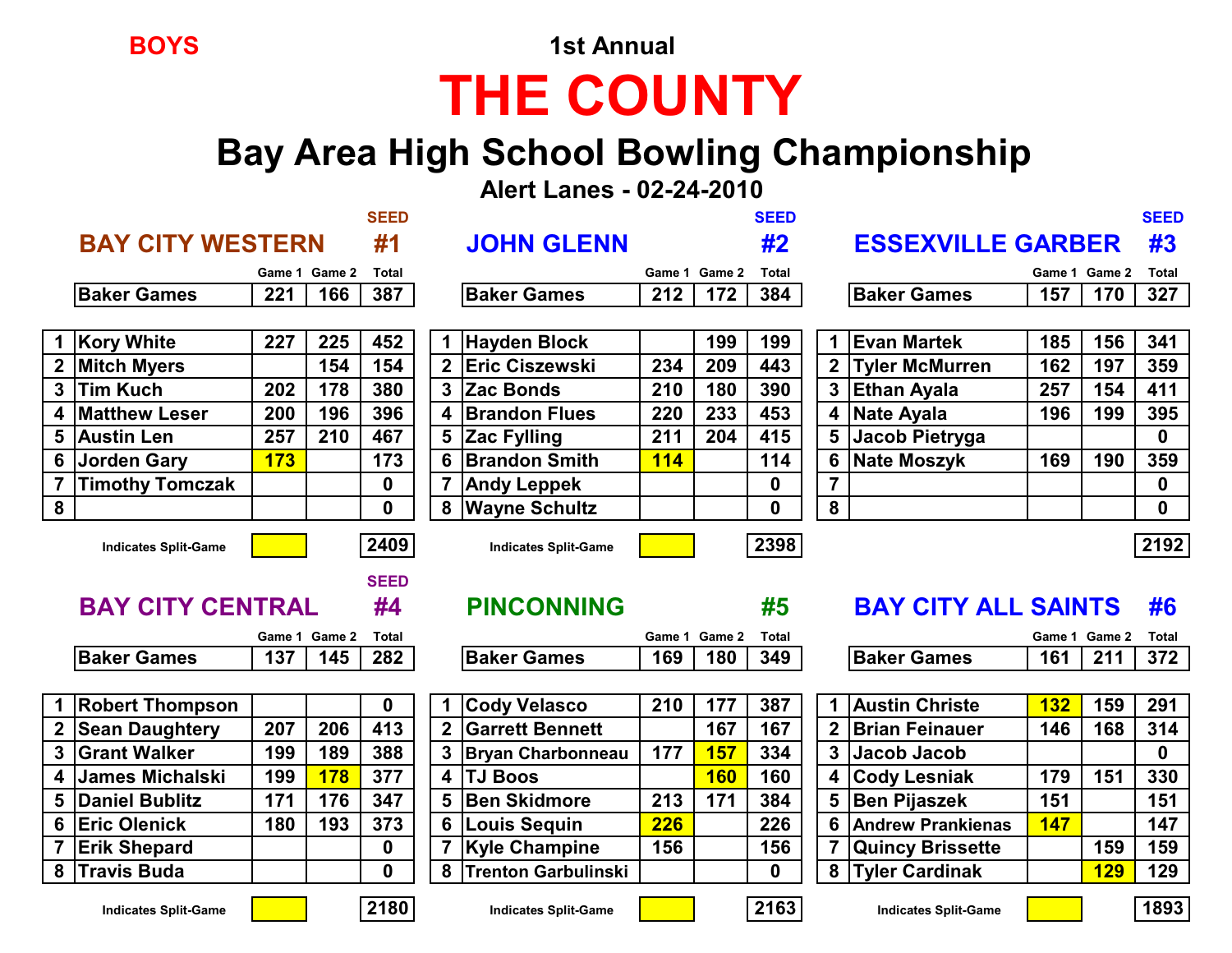## **2010 COUNTY CHAMPIONS ESSEXVILLE GARBER DUKES**

| SEED              |                            |     |     |     |
|-------------------|----------------------------|-----|-----|-----|
| #1                | <b>BAY CITY WESTERN</b>    | 136 | 145 | 281 |
| <b>SEED</b><br>#4 | <b>BAY CITY CENTRAL</b>    | 156 | 200 | 356 |
|                   |                            |     |     |     |
| <b>SEED</b>       |                            |     |     |     |
| #2                | <b>JOHN GLENN</b>          | 156 | 170 | 326 |
| <b>SEED</b><br>#3 | <b>ESSEXVILLE GARBER</b>   | 237 | 175 | 412 |
|                   |                            |     |     |     |
|                   | <b>CHAMPIONSHIP FINALS</b> |     |     |     |
| <b>SEED</b>       |                            |     |     |     |
| #3                | <b>ESSEXVILLE GARBER</b>   | 169 | 180 | 349 |
| <b>SEED</b>       |                            |     |     |     |
| #4                | <b>BAY CITY CENTRAL</b>    | 165 | 148 | 313 |

**Bay Area High School Bowling Championship Alert Lanes - 02-24-2010**

 **SEMI-FINALS BAKER GAMES TOTAL**

**BOYS** 1st Annual